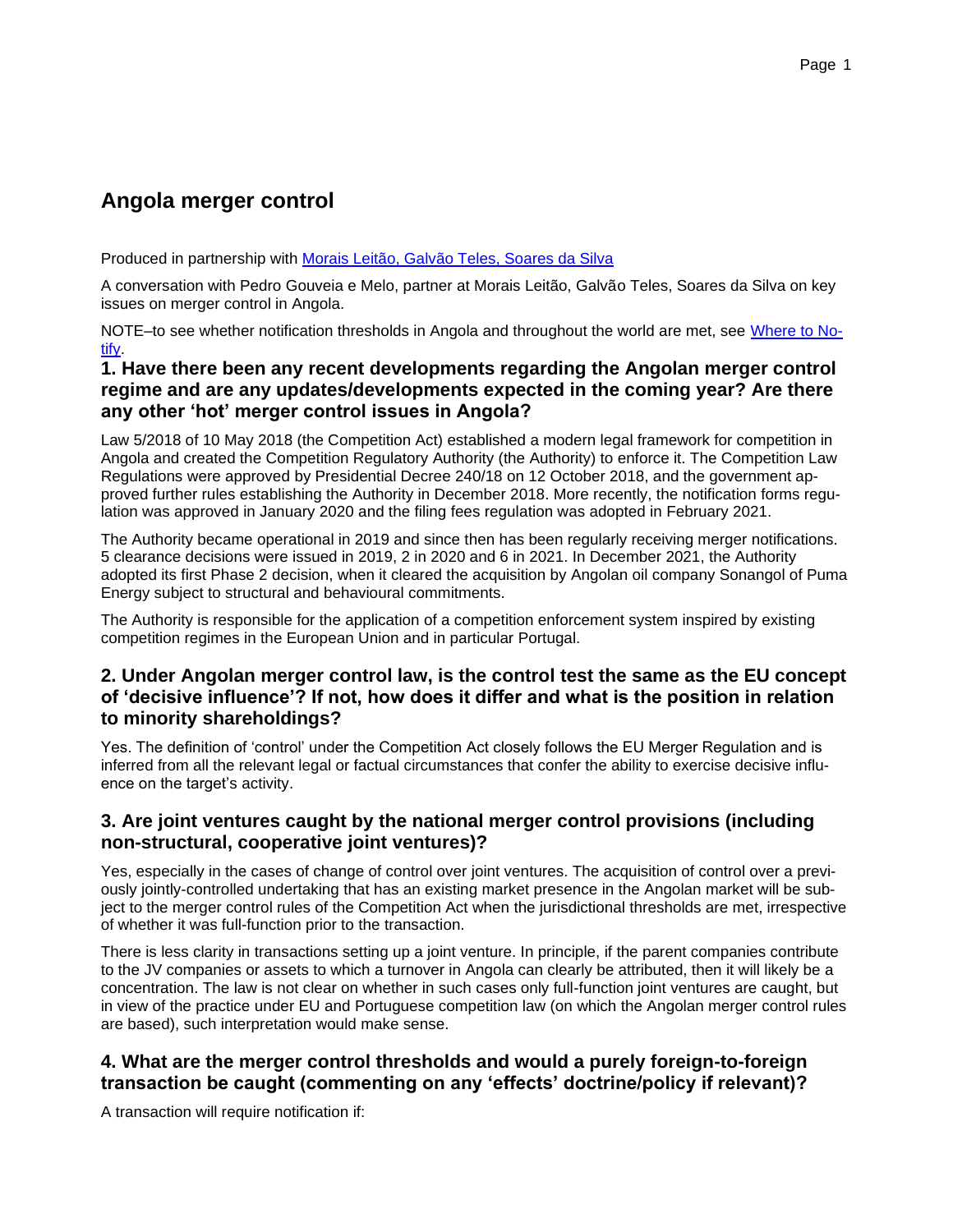- there is the acquisition, creation or reinforcement of a share equal to or higher than 50% in the Angolan market or in a substantial part of it
- there is the acquisition, creation or reinforcement of a share between 30% and 50% in the Angolan market or a substantial part of it, and at least two of the undertakings concerned achieved individually in Angola a turnover the exceeds AOA 450m in the last financial year
- the combined turnover of all undertakings participating in the concentration in Angola in the last financial year exceeds AOA 3.5bn.

Purely foreign transactions may be caught by the Competition Act to the extent that they have effects in Angola and meet the relevant jurisdictional thresholds.

## **5. Are there any specific issues parties should be aware of when compiling and calculating the relevant turnover for applying the jurisdictional thresholds?**

The Competition Law Regulations establish detailed rules on determining the turnover and market shares relevant for jurisdictional purposes, which should take into account the whole economic group of each of the undertakings concerned. Turnover includes revenues from sale of goods and services to clients in Angolan territory, net of turnover-related taxes, but excludes intra-group revenues. Specific rules exist for calculating the turnover of banks and insurance companies.

#### **6. Where the jurisdictional thresholds are met, is notification mandatory and must closing be suspended pending clearance?**

Yes, a concentration which meets the jurisdictional thresholds is subject to mandatory notification and cannot be implemented before a clearance decision is issued by the Authority.

## **7. Is there any discretion to review transactions that fall below the notification thresholds?**

Yes, the Competition Act provides that the Authority may initiate an ex officio filing on transactions that do not meet the jurisdictional thresholds in cases where such transactions are deemed to impede, distort or restrict competition and were not exempted under the provisions of the Act on restrictive agreements and practices.

## **8. Is it possible to close the deal globally prior to local clearance?**

A 'local carve out' would have to be analysed on a case-by-case basis, but to date there are no detailed rules on when this would be possible.

## **9. Is there a deadline for filing a notifiable transaction and what is the timetable thereafter for review by the Competition Regulatory Authority?**

The Competition Act does not have a deadline for filing, although merging parties should are advised to file as soon as possible after signing, since the implementation of the transaction will only be possible with clearance or the expiry of the waiting period.

Phase 1 of the procedure starts when, subsequent to filing, the Authority publishes a notice of the transaction in two national newspapers within 20 business days, following which interested third parties may submit observations within 10 business days. The Authority should then complete the initial investigation, and either clear the transaction or initiate an in-depth investigation (Phase 2). At the end of Phase 2, the Authority should adopt a decision either clearing or prohibiting the merger. There is no specific deadline to complete Phase 1, but whole review procedure (including Phase 2) must be completed within 120 working days from notification, or otherwise the transaction is deemed to be tacitly authorised.

In the course of the review the Authority can request information to the notifying parties, as well as to any public and private entities. Any final decision in the procedure should be preceded by a hearing of the notify